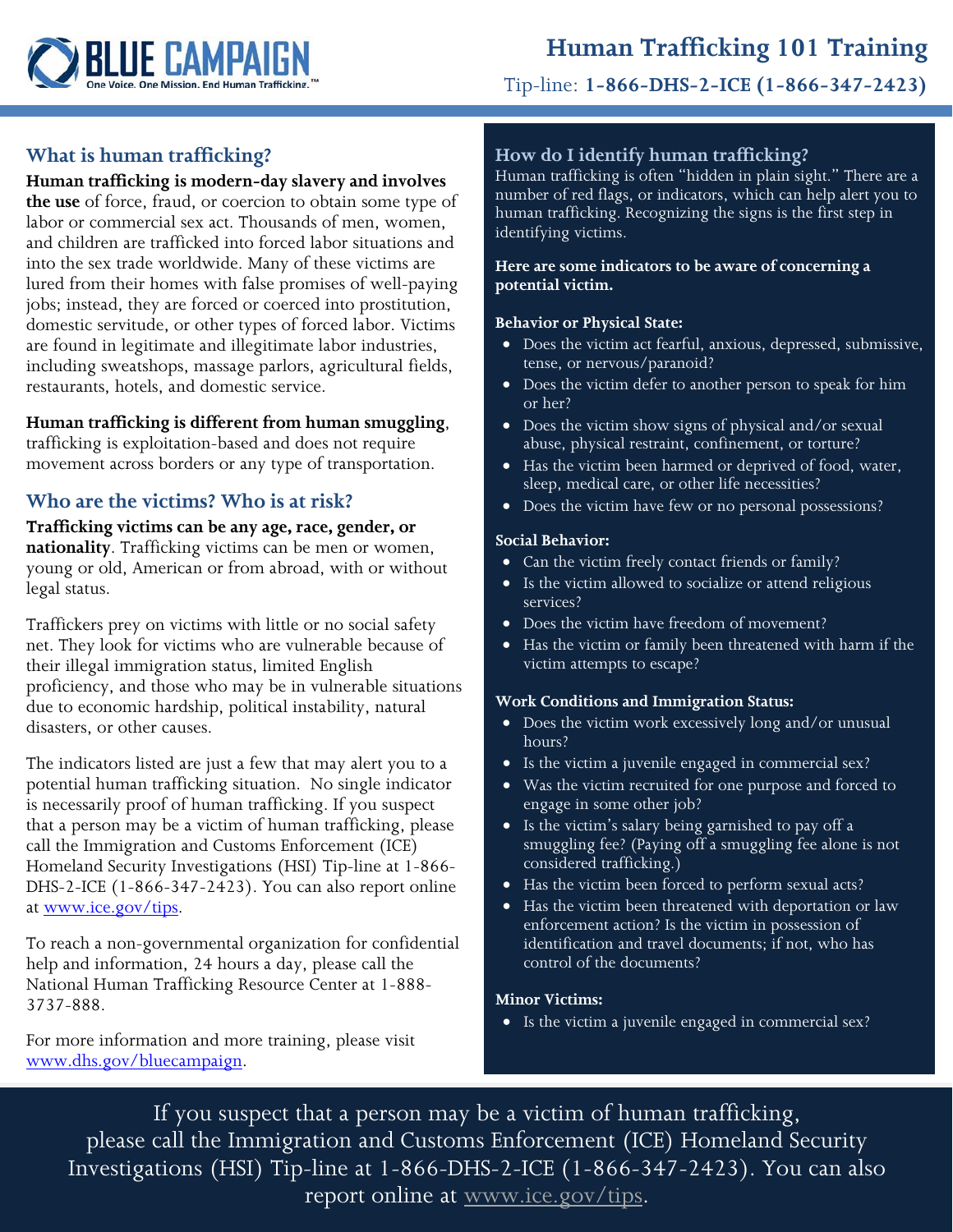Contacts for various human trafficking coalitions, task forces and working groups in communities throughout the state are provided below.

**Alachua County**

Sherry Kitchens 352‐494‐3839 Sherry@childadvocacycenter gainesville.org

Agent Micah Miller Homeland Security Investigations 904‐386‐3311 Micah.S.Miller@dhs.gov

**Bay** Agent Scott Springer Homeland Security Investigations Scott.Springer@dhs.gov

**Broward** Broward Human Trafficking Coalition www.bhtc.us Adriane P. Reesey 954‐703‐9053 info@bhtc.us

Miguel Figueroa Homeland Security Investigations 954‐356‐2155 office 786‐412‐9376 cell Miguel.figueroa@dhs.gov

Sgt. Mike Tucker Ft. Lauderdale PD 954‐815‐3066 MichaelT@fortlauderdale.gov

**Citrus** *See Hernando County*

**Collier** Agent James Roncinske Federal Bureau of Investigation James.Roncinske@ic.fbi.gov

Alex Olivares Catholic Charities aolivares@ccslee.org Marisol Schloendorn Victim Advocate Collier Sheriff's Office 239‐793‐9176 Office 239‐793‐9124 Fax Marisol.Schloendorn@collier sheriff.org

**DeSoto** *See Manatee County*

**Duval** Northeast Florida Human Trafficking Coalition Agent Micah Miller Homeland Security Investigations 904‐386‐3311 Micah.S.Miller@dhs.gov

Michelle Thorne FBI Victim/Witness Specialists 904‐424‐6115

**Escambia** RAC Chad Berry Homeland Security Investigations 850‐432‐3140 Chad.berry@dhs.gov

**Flagler** *See St. Johns County* 

**Gilchrist** *See Alachua County*

**Hardee** *See Polk County*

**Hernando** Special Agent Edie Neal FDLE 352‐279‐1822 edithneal@fdle.state.fl.us

**Highlands** *See Polk County* **Hillsborough** *See Pinellas County*

**Indian River** *See Martin County* 

**Lake** Lt. Todd English Lake County Sheriff's Office 352‐343‐9529 todd.english@lcso.org

**Lee** *See Collier County*

**Leon** RAC Ralph Bradley Homeland Security Investigations 850‐942‐8802 Ralph.bradley@dhs.gov

**Levy** *See Alachua County* 

**Manatee** Ida Lopez World Relief 727‐376‐7733

Det. Theron Robinson Manatee County Sheriff's Office 941‐787‐3011 ext. 1905 Theron.robinson@manatee sheriff.com

**Marion** Donna Guinn Ocala PD DGUINN@ocalapd.org

Sgt. Jerry Bevan Marion County Sheriff's Office jbevan@marionso.com

Inspector Michael Mongeluzzo, Marion County Sheriff's Office (352) 368‐3508 mmongeluzzo@marionso.com